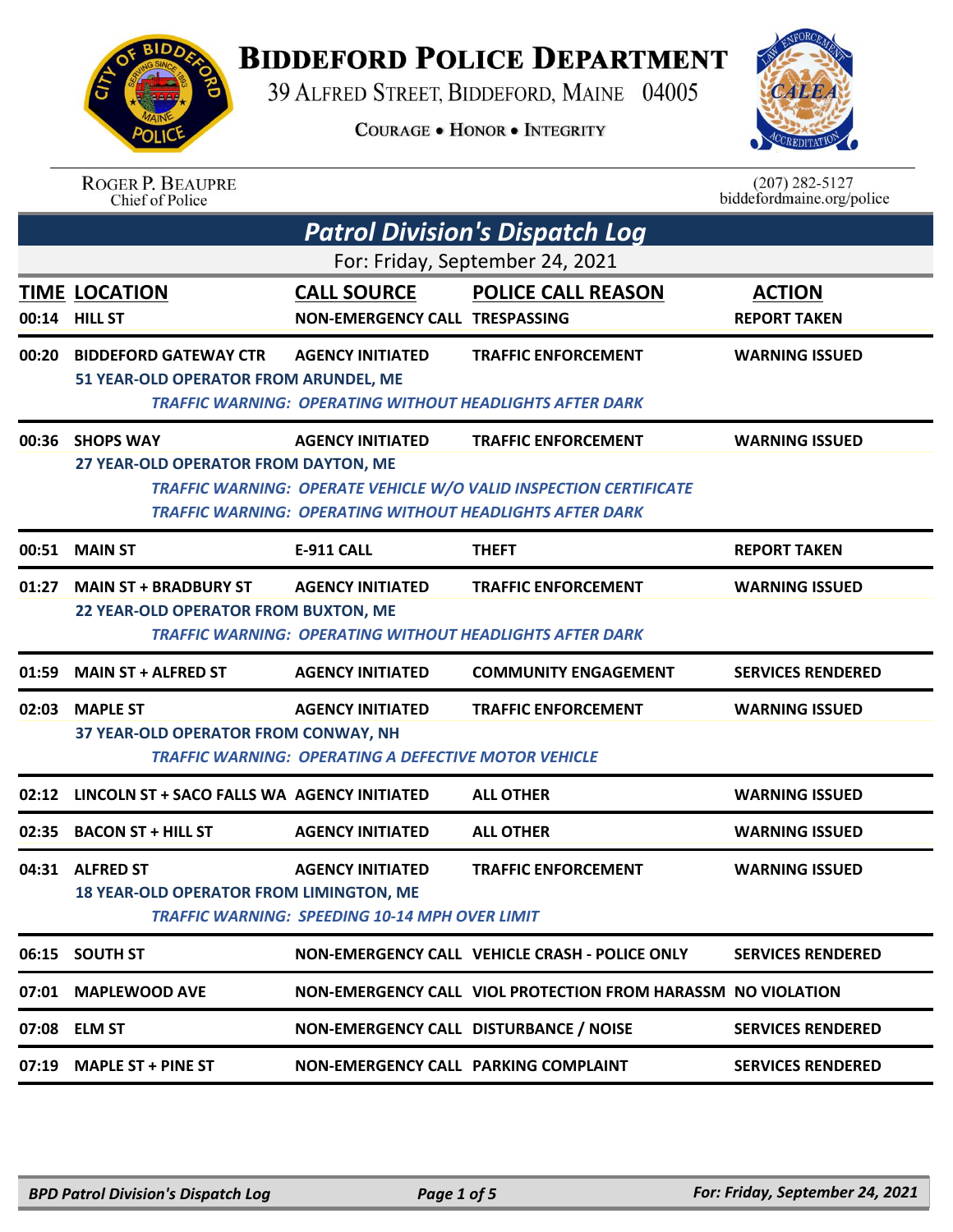| 08:08                                                                                                                     | <b>TIME LOCATION</b><br><b>MAY ST + ORCHARD ST</b><br>17 YEAR-OLD OPERATOR FROM SACO, ME         | <b>CALL SOURCE</b><br><b>AGENCY INITIATED</b><br><b>TRAFFIC CITATION: SPEEDING 10-14 MPH OVER LIMIT</b> | <b>POLICE CALL REASON</b><br><b>TRAFFIC ENFORCEMENT</b>                                                 | <b>ACTION</b><br><b>VSAC ISSUED</b> |  |
|---------------------------------------------------------------------------------------------------------------------------|--------------------------------------------------------------------------------------------------|---------------------------------------------------------------------------------------------------------|---------------------------------------------------------------------------------------------------------|-------------------------------------|--|
|                                                                                                                           | 08:42 BRADBURY ST                                                                                | <b>AGENCY INITIATED</b>                                                                                 | <b>PAPERWORK</b>                                                                                        | <b>PAPERWORK SERVED</b>             |  |
|                                                                                                                           | 08:43 POOL ST + CLIFFORD ST                                                                      | <b>NON-EMERGENCY CALL BOLO</b>                                                                          |                                                                                                         | <b>UNFOUNDED</b>                    |  |
|                                                                                                                           | 08:46 ALFRED ST                                                                                  | <b>AGENCY INITIATED</b>                                                                                 | <b>OUT FOR FOLLOW UP</b>                                                                                | <b>SERVICES RENDERED</b>            |  |
|                                                                                                                           | 09:04 SOUTH ST                                                                                   | <b>AGENCY INITIATED</b>                                                                                 | <b>ANIMAL COMPLAINT</b>                                                                                 | <b>SERVICES RENDERED</b>            |  |
|                                                                                                                           | 09:05 ELM ST                                                                                     | <b>AGENCY INITIATED</b>                                                                                 | <b>PAPERWORK</b>                                                                                        | <b>PAPERWORK NOT SERVED</b>         |  |
|                                                                                                                           | 09:13 HILL ST                                                                                    | <b>AGENCY INITIATED</b>                                                                                 | <b>COMMUNITY ENGAGEMENT</b>                                                                             | <b>SERVICES RENDERED</b>            |  |
|                                                                                                                           | 09:13 MAY ST + BEACON AVE<br>26 YEAR-OLD OPERATOR FROM OLD ORCHARD BEACH, ME                     | <b>AGENCY INITIATED</b><br><b>TRAFFIC WARNING: SPEEDING 10-14 MPH OVER LIMIT</b>                        | <b>TRAFFIC ENFORCEMENT</b>                                                                              | <b>WARNING ISSUED</b>               |  |
|                                                                                                                           | 09:20 MAIN ST                                                                                    | <b>AGENCY INITIATED</b>                                                                                 | <b>COMMUNITY ENGAGEMENT</b>                                                                             | <b>WARNING ISSUED</b>               |  |
| 09:25                                                                                                                     | <b>MAY ST + BEACON AVE</b><br>38 YEAR-OLD OPERATOR FROM BIDDEFORD, ME                            | <b>AGENCY INITIATED</b><br><b>TRAFFIC CITATION: SPEEDING 10-14 MPH OVER LIMIT</b>                       | <b>TRAFFIC ENFORCEMENT</b>                                                                              | <b>VSAC ISSUED</b>                  |  |
|                                                                                                                           | 09:25 BIRCH ST                                                                                   | <b>NON-EMERGENCY CALL CHECK WELFARE</b>                                                                 |                                                                                                         | <b>TRANSPORT TO HOSPITAL</b>        |  |
|                                                                                                                           | 09:56 HILL ST                                                                                    |                                                                                                         | NON-EMERGENCY CALL PASS STOPPED SCHOOL BUS                                                              | <b>SERVICES RENDERED</b>            |  |
| 09:58                                                                                                                     | <b>DECARY RD + POOL ST</b><br>38 YEAR-OLD OPERATOR FROM EAST WATERBORO, ME                       | <b>AGENCY INITIATED</b>                                                                                 | <b>TRAFFIC ENFORCEMENT</b><br>TRAFFIC WARNING: OPERATE VEHICLE W/O VALID INSPECTION CERTIFICATE         | <b>WARNING ISSUED</b>               |  |
|                                                                                                                           | 10:07 STATE ST                                                                                   | <b>AGENCY INITIATED</b>                                                                                 | <b>ANIMAL COMPLAINT</b>                                                                                 | <b>NEGATIVE CONTACT</b>             |  |
|                                                                                                                           | 10:09 POOL ST + BLANDINGS WAY AGENCY INITIATED<br><b>42 YEAR-OLD OPERATOR FROM BIDDEFORD, ME</b> |                                                                                                         | <b>TRAFFIC ENFORCEMENT</b><br><b>TRAFFIC WARNING: OPERATE VEHICLE W/O VALID INSPECTION CERTIFICATE</b>  | <b>WARNING ISSUED</b>               |  |
|                                                                                                                           | 10:21 ALFRED ST                                                                                  | <b>AGENCY INITIATED</b>                                                                                 | <b>TRAFFIC ENFORCEMENT</b><br>DEFENDANT: THERESE L GREGOIRE  AGE: 49  RESIDENT OF: BIDDEFORD, ME        | <b>SUMMONS ISSUED</b>               |  |
| <b>CHARGE: OPERATING WITH SUSPENDED REGISTRATION</b><br>TRAFFIC WARNING: OPERATE VEHICLE W/O VALID INSPECTION CERTIFICATE |                                                                                                  |                                                                                                         |                                                                                                         |                                     |  |
|                                                                                                                           | 10:26 PRECOURT ST<br><b>45 YEAR-OLD OPERATOR FROM BIDDEFORD, ME</b>                              | <b>AGENCY INITIATED</b>                                                                                 | <b>TRAFFIC ENFORCEMENT</b><br><b>TRAFFIC CITATION: OPERATE VEHICLE W/O VALID INSPECTION CERTIFICATE</b> | <b>VSAC ISSUED</b>                  |  |
|                                                                                                                           | 10:52 MAY ST + AMHERST ST<br><b>66 YEAR-OLD OPERATOR FROM LYMAN, ME</b>                          | <b>AGENCY INITIATED</b><br><b>TRAFFIC CITATION: SPEEDING 10-14 MPH OVER LIMIT</b>                       | <b>TRAFFIC ENFORCEMENT</b>                                                                              | <b>VSAC ISSUED</b>                  |  |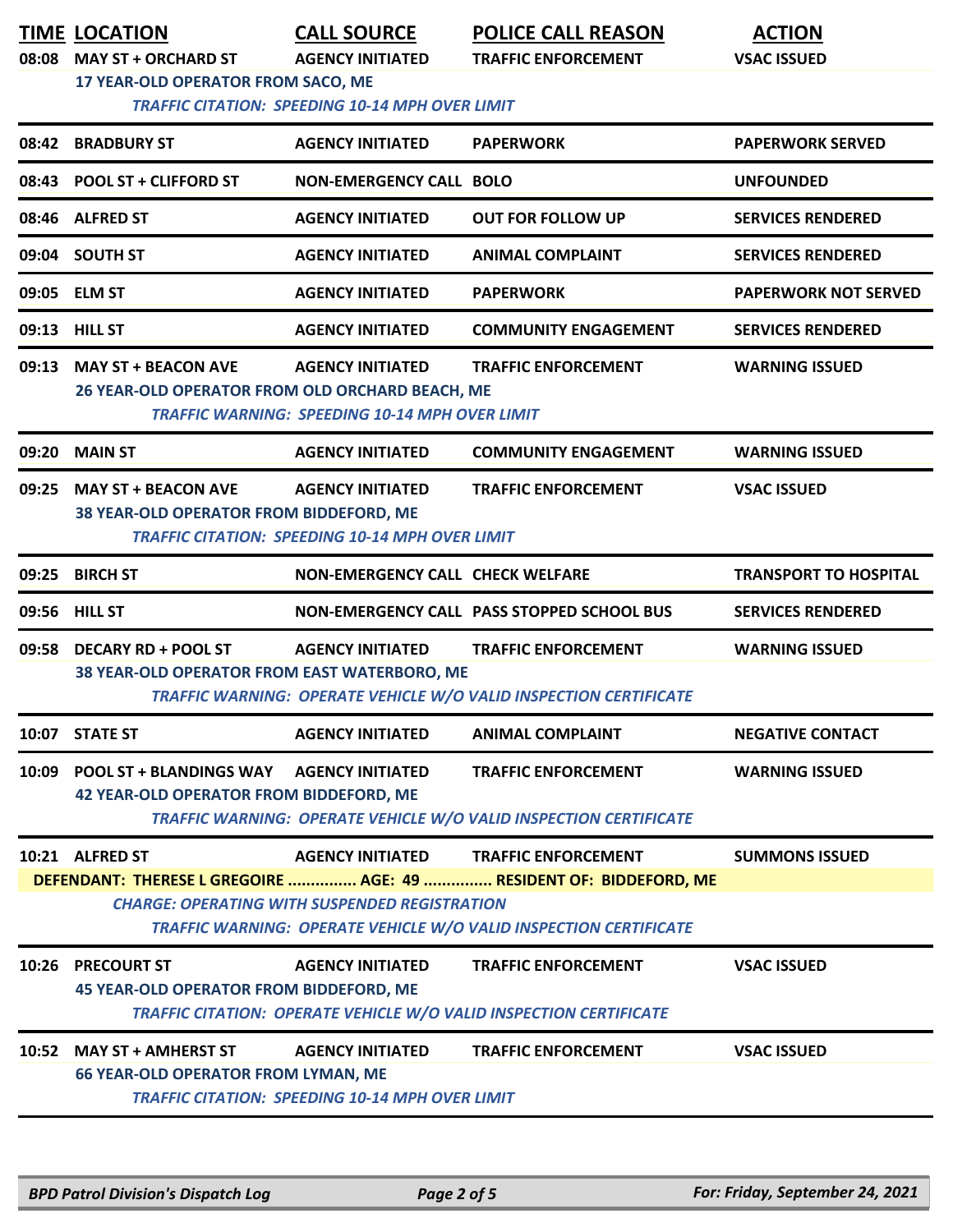|       | <b>TIME LOCATION</b><br>11:02 ELM ST<br>33 YEAR-OLD OPERATOR FROM LUDLOW, MA  | <b>CALL SOURCE</b><br><b>AGENCY INITIATED</b>                                    | <b>POLICE CALL REASON</b><br><b>TRAFFIC ENFORCEMENT</b>                                                                                                                                  | <b>ACTION</b><br><b>WARNING ISSUED</b> |
|-------|-------------------------------------------------------------------------------|----------------------------------------------------------------------------------|------------------------------------------------------------------------------------------------------------------------------------------------------------------------------------------|----------------------------------------|
|       | 11:03 POOL ST + DECARY RD<br>22 YEAR-OLD OPERATOR FROM BIDDEFORD, ME          | <b>AGENCY INITIATED</b>                                                          | TRAFFIC WARNING: PASS 18 OR OLDER; OPER NOT PROPERLY SECURED IN SEAT BELT 1ST OFFENSE<br><b>TRAFFIC ENFORCEMENT</b><br>TRAFFIC WARNING: OPERATE VEHICLE W/O VALID INSPECTION CERTIFICATE | <b>WARNING ISSUED</b>                  |
| 11:09 | <b>MAY ST + BEACON AVE</b><br>32 YEAR-OLD OPERATOR FROM BIDDEFORD, ME         | <b>AGENCY INITIATED</b><br><b>TRAFFIC WARNING: SPEEDING 10-14 MPH OVER LIMIT</b> | <b>TRAFFIC ENFORCEMENT</b>                                                                                                                                                               | <b>WARNING ISSUED</b>                  |
|       | 11:12 MAY ST + ORCHARD ST<br>37 YEAR-OLD OPERATOR FROM LIMINGTON, ME          | <b>AGENCY INITIATED</b><br><b>TRAFFIC WARNING: SPEEDING 10-14 MPH OVER LIMIT</b> | <b>TRAFFIC ENFORCEMENT</b>                                                                                                                                                               | <b>WARNING ISSUED</b>                  |
|       | 11:17 BOULDER WAY                                                             | <b>E-911 CALL</b>                                                                | <b>VEHICLE CRASH - POLICE ONLY</b>                                                                                                                                                       | <b>SERVICES RENDERED</b>               |
|       | 11:24 MAY ST + LESSARD AVE<br>55 YEAR-OLD OPERATOR FROM WELLS, ME             | <b>AGENCY INITIATED</b><br><b>TRAFFIC WARNING: SPEEDING 10-14 MPH OVER LIMIT</b> | <b>TRAFFIC ENFORCEMENT</b>                                                                                                                                                               | <b>WARNING ISSUED</b>                  |
|       | 11:31 SOUTH ST<br>31 YEAR-OLD OPERATOR FROM MILWAUKEE, WI                     | <b>AGENCY INITIATED</b><br><b>TRAFFIC WARNING: SPEEDING 10-14 MPH OVER LIMIT</b> | <b>TRAFFIC ENFORCEMENT</b>                                                                                                                                                               | <b>WARNING ISSUED</b>                  |
|       | 11:34 JEFFERSON ST                                                            | <b>NON-EMERGENCY CALL ALL OTHER</b>                                              |                                                                                                                                                                                          | <b>SERVICES RENDERED</b>               |
|       | 11:41 BARRA RD                                                                |                                                                                  | NON-EMERGENCY CALL VEHICLE CRASH - POLICE ONLY                                                                                                                                           | <b>SERVICES RENDERED</b>               |
|       | 11:46 SOUTH ST + OLD HOLLIS RD<br><b>63 YEAR-OLD OPERATOR FROM HOLLIS, ME</b> | <b>AGENCY INITIATED</b><br><b>TRAFFIC WARNING: SPEEDING 10-14 MPH OVER LIMIT</b> | <b>TRAFFIC ENFORCEMENT</b><br>TRAFFIC WARNING: OPERATE VEHICLE W/O VALID INSPECTION CERTIFICATE                                                                                          | <b>WARNING ISSUED</b>                  |
|       | 11:50 POOL ST<br>76 YEAR-OLD OPERATOR FROM BIDDEFORD, ME                      | <b>AGENCY INITIATED</b>                                                          | <b>TRAFFIC ENFORCEMENT</b><br>TRAFFIC WARNING: OPERATE VEHICLE W/O VALID INSPECTION CERTIFICATE                                                                                          | <b>WARNING ISSUED</b>                  |
|       | 12:08 GUINEA RD                                                               | NON-EMERGENCY CALL ASSIST CITIZEN                                                |                                                                                                                                                                                          | <b>SERVICES RENDERED</b>               |
|       | 12:16 SOUTH ST + STATE ST<br>75 YEAR-OLD OPERATOR FROM OLD ORCHARD BEACH, ME  | <b>AGENCY INITIATED</b><br><b>TRAFFIC WARNING: SPEEDING 10-14 MPH OVER LIMIT</b> | <b>TRAFFIC ENFORCEMENT</b>                                                                                                                                                               | <b>WARNING ISSUED</b>                  |
|       | 12:26 ALISON AVE                                                              | NON-EMERGENCY CALL ANIMAL COMPLAINT                                              |                                                                                                                                                                                          | <b>WARNING ISSUED</b>                  |
|       | 12:28 ALFRED ST                                                               | <b>NON-EMERGENCY CALL BOLO</b>                                                   |                                                                                                                                                                                          | <b>UNFOUNDED</b>                       |
| 12:37 | <b>HILL ST</b>                                                                | <b>AGENCY INITIATED</b>                                                          | <b>COMMUNITY ENGAGEMENT</b>                                                                                                                                                              | <b>SERVICES RENDERED</b>               |
| 12:53 | <b>MAPLEWOOD AVE</b>                                                          | NON-EMERGENCY CALL HARASSMENT                                                    |                                                                                                                                                                                          | <b>REPORT TAKEN</b>                    |
|       | 13:05 MILLER AVE                                                              | <b>NON-EMERGENCY CALL SUSPICION</b>                                              |                                                                                                                                                                                          | <b>NEGATIVE CONTACT</b>                |
|       | <b>BPD Patrol Division's Dispatch Log</b>                                     | Page 3 of 5                                                                      |                                                                                                                                                                                          | For: Friday, September 24, 2021        |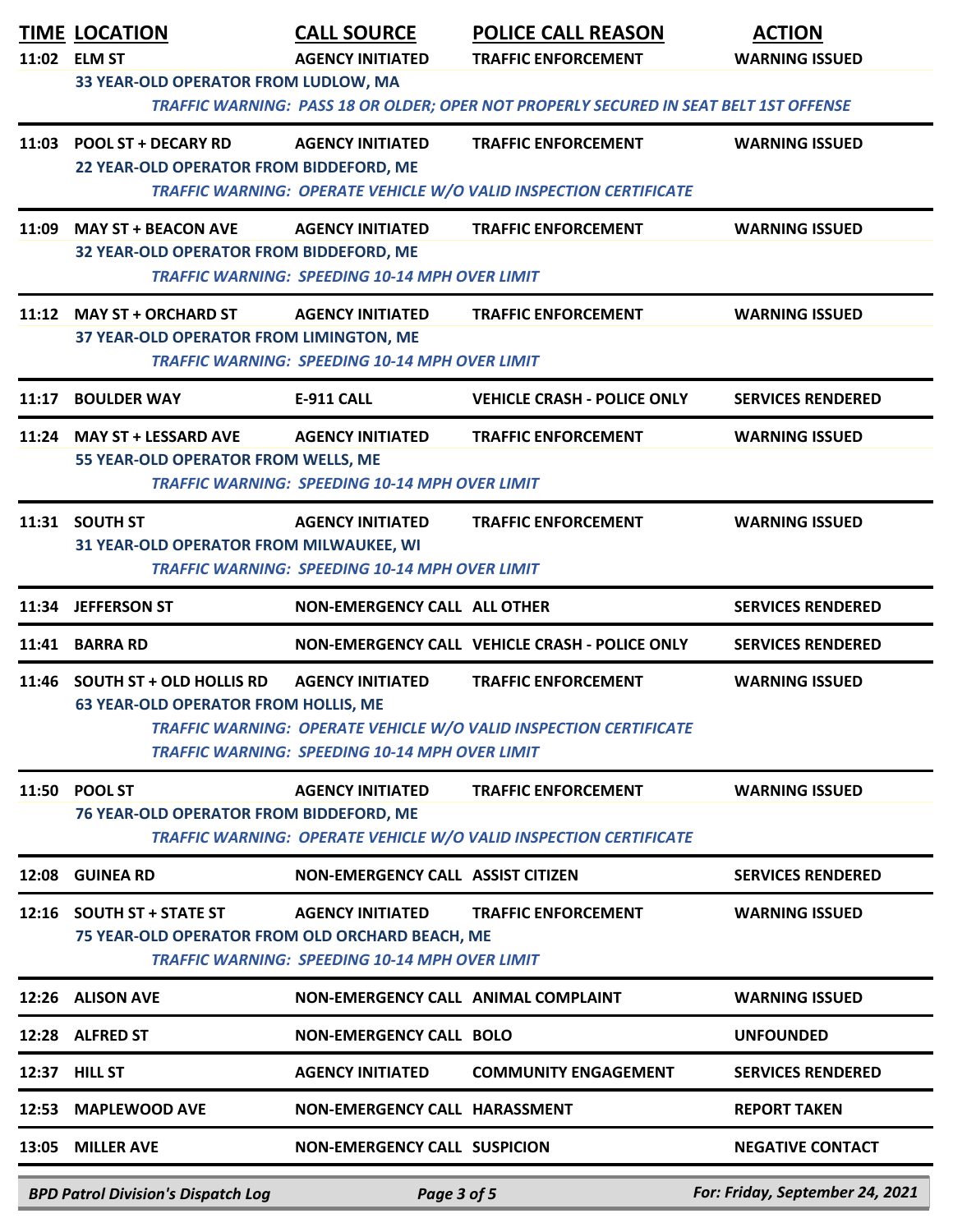| 13:12 | <b>TIME LOCATION</b><br><b>MAIN ST</b>                                                     | <b>CALL SOURCE</b><br><b>AGENCY INITIATED</b>                                    | <b>POLICE CALL REASON</b><br><b>COMMUNITY ENGAGEMENT</b>                                                             | <b>ACTION</b><br><b>SERVICES RENDERED</b> |
|-------|--------------------------------------------------------------------------------------------|----------------------------------------------------------------------------------|----------------------------------------------------------------------------------------------------------------------|-------------------------------------------|
| 13:44 | <b>ADAMS ST</b>                                                                            | <b>NON-EMERGENCY CALL SUSPICION</b>                                              |                                                                                                                      | <b>UNFOUNDED</b>                          |
|       | 13:51 PRECOURT ST + BAKERS WAY AGENCY INITIATED<br>52 YEAR-OLD OPERATOR FROM KENNEBUNK, ME |                                                                                  | <b>TRAFFIC ENFORCEMENT</b><br><b>TRAFFIC WARNING: FAILURE TO DISPLAY FRONT REGISTRATION PLATE</b>                    | <b>WARNING ISSUED</b>                     |
|       | 13:57 PRECOURT ST + BAKERS WAY AGENCY INITIATED<br>61 YEAR-OLD OPERATOR FROM BIDDEFORD, ME |                                                                                  | <b>TRAFFIC ENFORCEMENT</b><br>TRAFFIC CITATION: OPERATE VEHICLE W/O VALID INSPECTION CERTIFICATE                     | <b>VSAC ISSUED</b>                        |
|       | 14:02 GUINEA RD                                                                            | <b>NON-EMERGENCY CALL CIVIL COMPLAINT</b>                                        |                                                                                                                      | <b>CIVIL COMPLAINT</b>                    |
|       | 14:26 SOUTH ST + SOUTHVIEW DR<br>69 YEAR-OLD OPERATOR FROM BIDDEFORD, ME                   | <b>AGENCY INITIATED</b><br><b>TRAFFIC WARNING: SPEEDING 10-14 MPH OVER LIMIT</b> | <b>TRAFFIC ENFORCEMENT</b>                                                                                           | <b>WARNING ISSUED</b>                     |
|       | 14:37 ELM ST                                                                               | <b>OTHER</b>                                                                     | <b>PAPERWORK</b>                                                                                                     | <b>PAPERWORK SERVED</b>                   |
| 14:43 | <b>MAPLEWOOD AVE</b>                                                                       | <b>AGENCY INITIATED</b>                                                          | <b>OUT FOR FOLLOW UP</b>                                                                                             | <b>SERVICES RENDERED</b>                  |
|       | 14:45 ALFRED ST                                                                            | <b>WALK-IN AT STATION</b>                                                        | <b>OUT FOR FOLLOW UP</b>                                                                                             | <b>SERVICES RENDERED</b>                  |
| 15:15 | <b>MAIN ST</b>                                                                             | <b>AGENCY INITIATED</b>                                                          | <b>TRAFFIC ENFORCEMENT</b>                                                                                           | <b>WARNING ISSUED</b>                     |
| 15:25 | <b>SUMMER ST</b>                                                                           | <b>WALK-IN AT STATION</b>                                                        | <b>CIVIL COMPLAINT</b>                                                                                               | <b>SERVICES RENDERED</b>                  |
| 15:39 | <b>ELM ST</b><br>31 YEAR-OLD OPERATOR FROM BIDDEFORD, ME                                   |                                                                                  | NON-EMERGENCY CALL VEHICLE CRASH - POLICE ONLY<br>TRAFFIC WARNING: OPERATE VEHICLE W/ EXPIRED TEMPORARY REGISTRATION | <b>SERVICES RENDERED</b>                  |
|       | 15:54 MAIN ST + ELM ST                                                                     | <b>NON-EMERGENCY CALL SUSPICION</b>                                              |                                                                                                                      | <b>UNFOUNDED</b>                          |
|       | <b>16:50 ORCHARD ST</b>                                                                    | NON-EMERGENCY CALL DISTURBANCE / NOISE                                           |                                                                                                                      | <b>SERVICES RENDERED</b>                  |
|       | 17:04 SUMMER ST                                                                            | <b>NON-EMERGENCY CALL CHECK WELFARE</b>                                          |                                                                                                                      | <b>SERVICES RENDERED</b>                  |
|       | 17:25 PROCTOR RD                                                                           | <b>NON-EMERGENCY CALL CIVIL COMPLAINT</b>                                        |                                                                                                                      | <b>CIVIL COMPLAINT</b>                    |
|       | 17:28 MARINER WAY                                                                          | <b>E-911 CALL</b>                                                                | 911 MISUSE                                                                                                           | <b>NEGATIVE CONTACT</b>                   |
|       | 17:40 UNION ST                                                                             | <b>AGENCY INITIATED</b>                                                          | <b>OUT FOR FOLLOW UP</b>                                                                                             | <b>SERVICES RENDERED</b>                  |
|       | 17:52 MAIN ST                                                                              | <b>NON-EMERGENCY CALL DRUNKENNESS</b>                                            |                                                                                                                      | <b>NEGATIVE CONTACT</b>                   |
|       | 19:11 MAIN ST                                                                              |                                                                                  | NON-EMERGENCY CALL VEHICLE CRASH - POLICE ONLY                                                                       | <b>SERVICES RENDERED</b>                  |
|       | 20:10 BOULDER WAY                                                                          | NON-EMERGENCY CALL DISTURBANCE / NOISE                                           |                                                                                                                      | <b>SERVICES RENDERED</b>                  |
|       | 20:24 MAIN ST<br>23 YEAR-OLD OPERATOR FROM SOUTH PORTLAND, ME                              | <b>AGENCY INITIATED</b><br><b>TRAFFIC WARNING: SPEEDING 10-14 MPH OVER LIMIT</b> | <b>TRAFFIC ENFORCEMENT</b>                                                                                           | <b>WARNING ISSUED</b>                     |
|       | 21:06 CHAPEL ST                                                                            | <b>NON-EMERGENCY CALL CHECK WELFARE</b>                                          |                                                                                                                      | <b>SERVICES RENDERED</b>                  |
|       |                                                                                            |                                                                                  |                                                                                                                      |                                           |

*BPD Patrol Division's Dispatch Log Page 4 of 5 For: Friday, September 24, 2021*